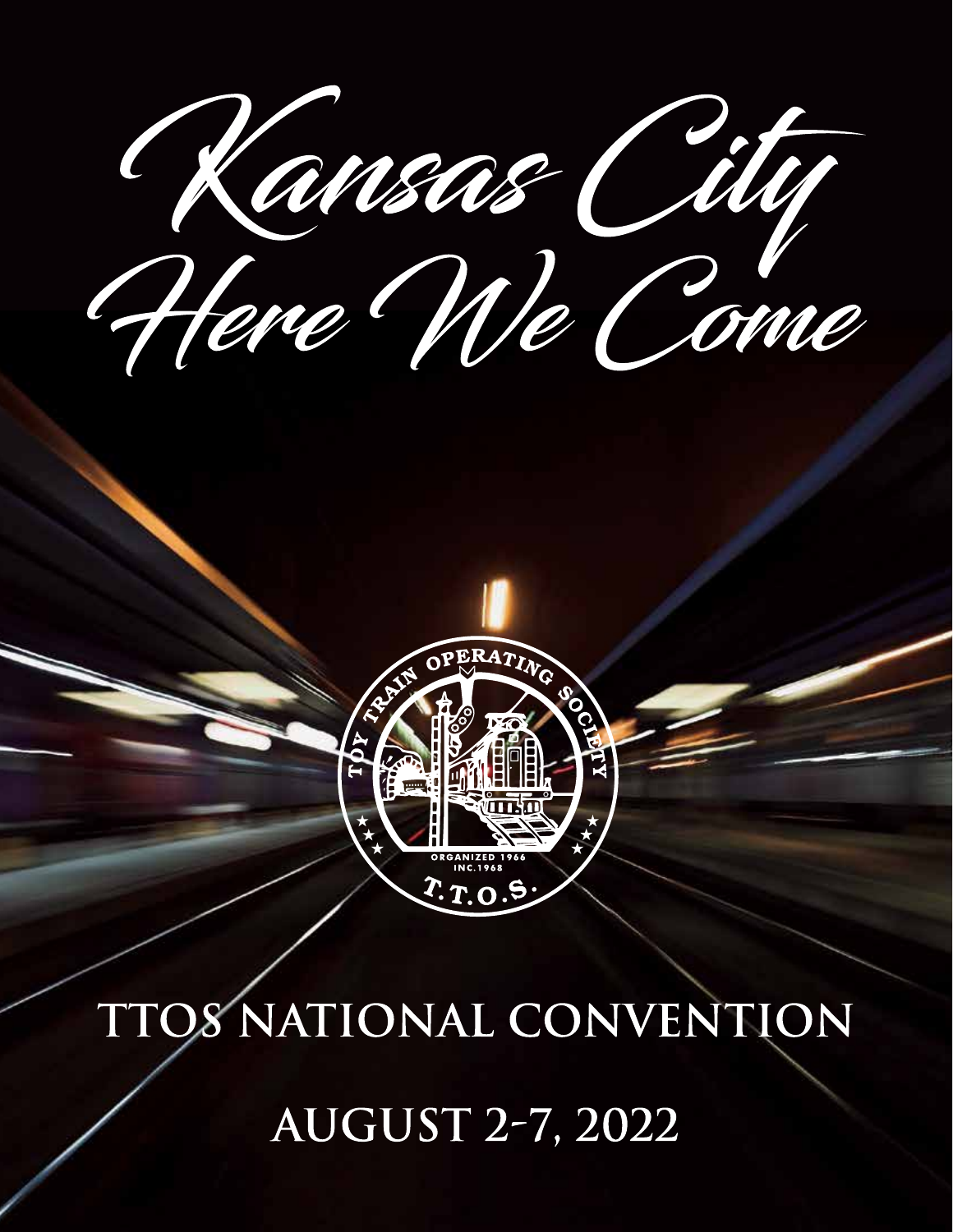

*Once you have sniffed the barbecue-scented air, felt the fountain's cool spray and tapped your feet to its homegrown jazz, you'll never forget the experience.* Kansas City's prime location at the confluence of the Missouri River and the Kansas River as well as the starting point for the Santa Fe and Oregon Trails was instrumental to the area's growth.

During the heyday of jazz in the 1920's and '30's, Kansas City was heralded as "The Paris of the Plains" because of its numerous jazz clubs and gambling halls and local government's bold disregard of Prohibition. Today, names like "The City of Fountains" (200 of them!) describe this Midwest city. But man cannot live by water alone. Roll down the car window and inhale the mouthwatering fragrance of barbecue sauce. Residents brag that Kansas City has more barbecue places than any city in the country, hence the "the Barbecue Capital of the World."

NOTE: Convention week will be August 2 – 7, 2022 with all tours leaving from and returning to the trading hall at the Hilton Kansas City Airport.

**NOTE:** Due to COVID-19 and its variants, please bring your mask and **PROOF OF VACCINATION** as it will be required for entry to some locations.

#### HOW DO I GET THERE?

 If you choose to fly, the Kansas City Airport (MCI) is within five minutes of our host hotel, the Hilton Kansas City Airport. Some of the airlines that fly into MCI are: Alaska, American, Delta, Frontier, Southwest, Spirit, and United. There is a complimentary shuttle that takes you to the hotel; just call 816/891-8900.

If you drive, I-35 and I-70 intersect the city. Drive north to the northwest corner of the city and the Hilton is located off I-29 / State 71 at exit 12. The Hilton Hotel address is 8801 NW 112th St., Kansas City, MO 64153.

And if coming by train, Amtrak's Southwest Chief goes into Union Station. Then get a taxi or call Uber or Lyft to get to the Hilton Hotel.

(From Chicago/St. Louis – arrives at 5:45am) (From LA – arrives at 12:20am)

# OUR HOST HOTEL

The Hilton Kanas City Airport is the 2022 TTOS Host Hotel located at 8801 NW 112th St, Kansas City, MO 64153. The telephone number is 816/891-8900. The room rates are \$119 plus taxes/night. Our room block spans Aug 2 – 6 (check out Aug 7). The rate is good 3 days prior (July 30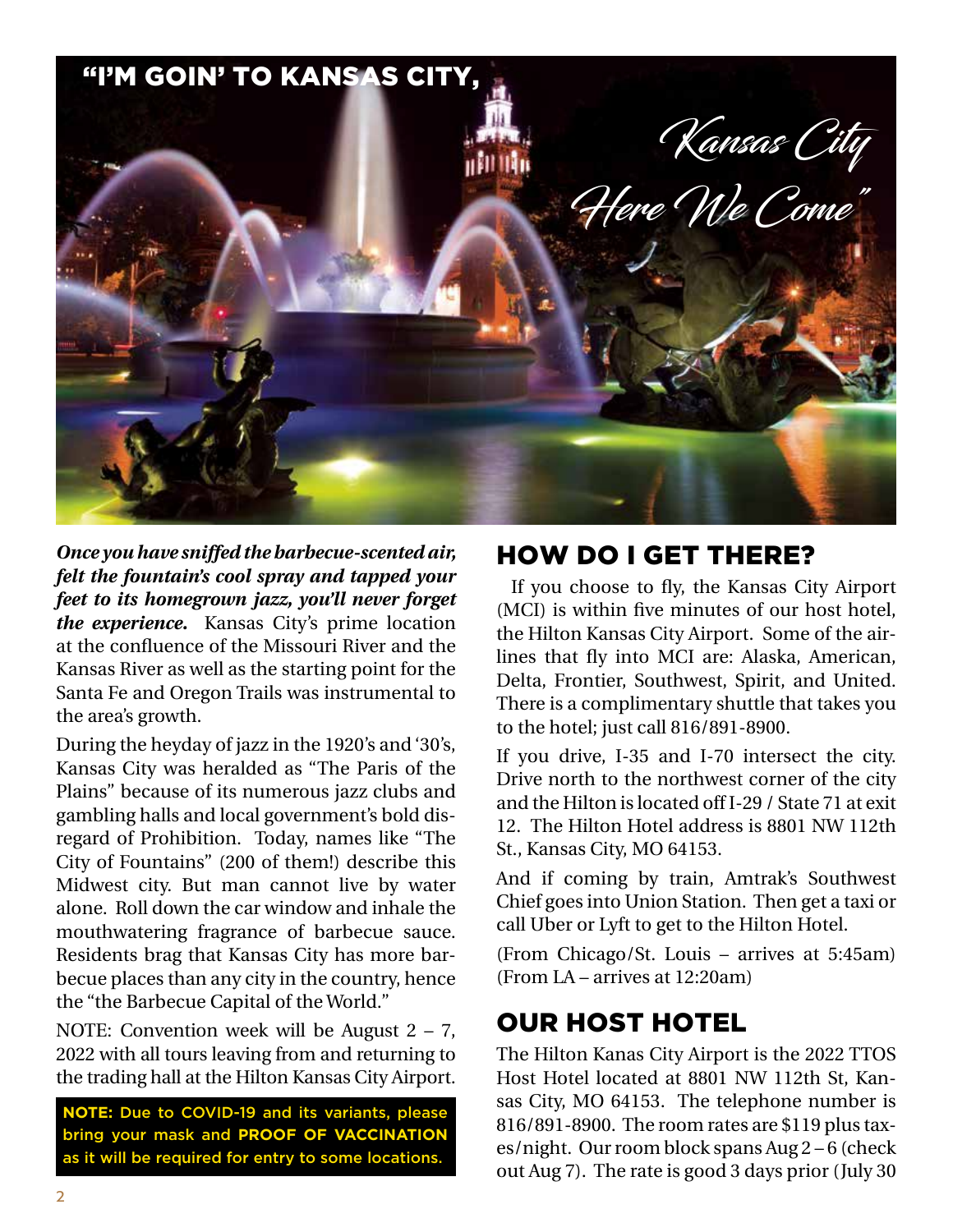

– Aug 1) and 3 days post (Aug 7 – 9). For room reservations, please **call toll free 1-800-HILTONS**  before Monday, July 11, 2022. Cancellations must be made 48 hours prior to arrival or one night room rate plus taxes will be assessed. Best to check in on Tuesday, August 2 as tours start Wednesday. Most attendees will check-out of the hotel on Sunday, August 7. Check-in time is 3pm and check-out time is 12 noon. The hotel is 100% non-smoking in all areas, has indoor and outdoor pools, fitness center, pantry, gift shop, ATM (\$2.50), luggage hold, safety deposit box, coin laundry (\$1.50). And for TTOS hotel guests, there is complimentary self-parking and complimentary wi-fi.

#### GENERAL INFORMATION

Once you register for the 2022 TTOS National Convention (one-time \$40 fee before July 1), you can sign up for all functions such as Tours, Banquet & Live Auction and early admission to the trading hall. If you have questions or require additional information, please call the TTOS National Office at 714-449-9391 (Wed or Thu) (typically 10-2 pacific time.)

#### REGISTRATION DESK

The TTOS registration desk will be located in the lobby near the hotel's registration desk. Please refer to the Timetable for when the TTOS registration packets will be available.



#### TTOS NATIONAL BOARD OF DIRECTORS MEETING

The TTOS National Board of Directors will meet in Sioux Friday, August 5 (4:30 – 5:30pm). If you wish to observe the meeting, please advise the TTOS registration desk volunteers so we have adequate seating.

### TRADING HALL

The TTOS Trading Hall will be located in Shawnee Ballroom on Saturday, August 6 (9:30am - 2:30 pm). TTOS Registered Convention Attendees will be able to enter the hall at 10am; the public will enter at 10:45am. Move out of the hall is 2:30 – 4:30pm.



Note to sellers: Sellers can enter the hall Friday (4:30 pm - 9pm) and Saturday (7am – 8:15am) to set-up their tables. The parking lot is very close. Sellers should bring a cart to haul their sales items as well as table covers. Remember: You as the seller are responsible for the security of your merchandise.

# WELCOME PARTY

The Welcome Party is time to share our experiences of the past year and meet with friends old and new. We will celebrate in our host hotel in

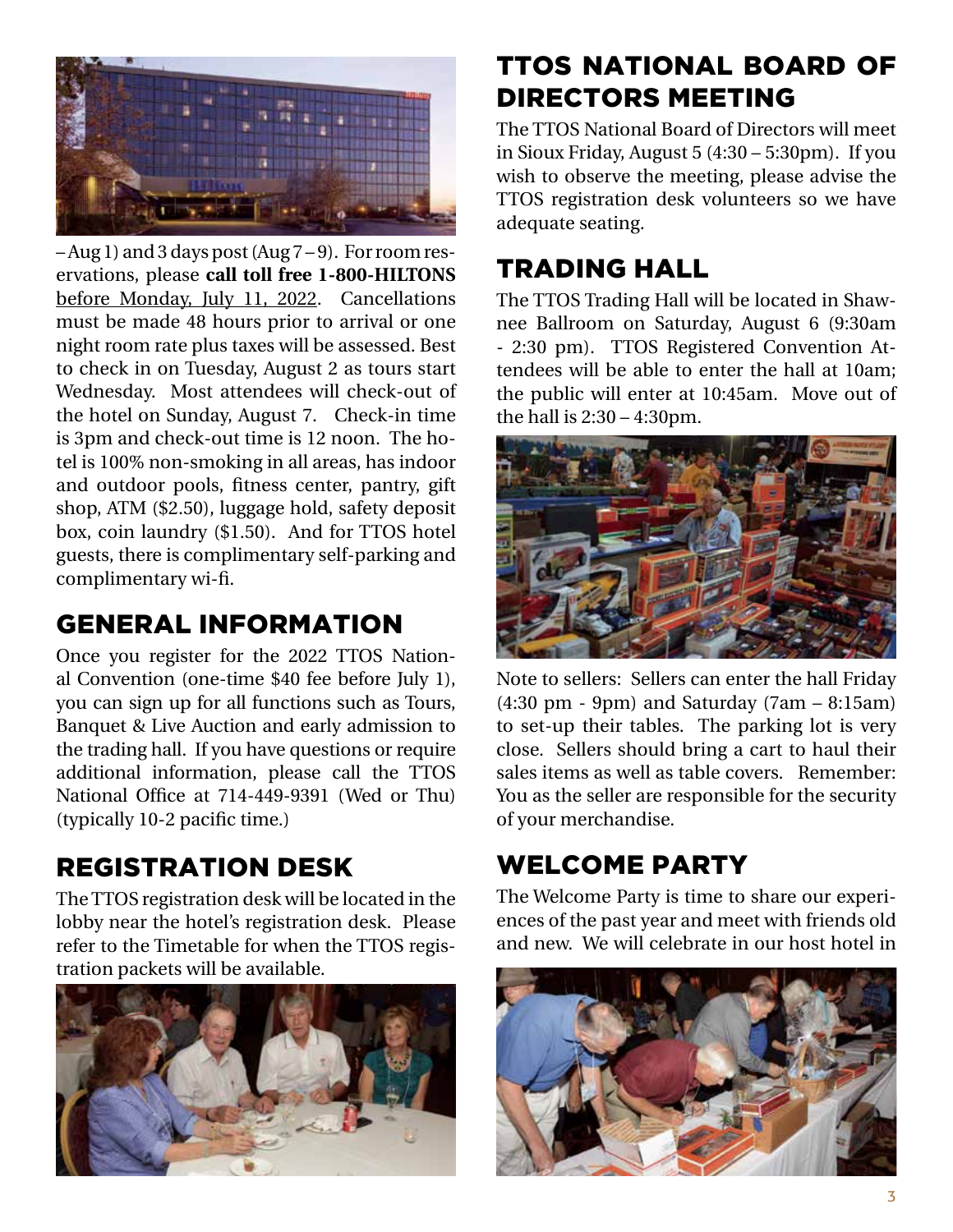the Kansa Ballroom on Thursday, August 4 from 7 – 10pm. There will be a silent auction of items donated by divisions and members from across the country. While it is a time to relax with friends, the bidding gets interesting and some bids on items rise quickly.

## TTOS ANNUAL NATIONAL MEMBERSHIP MEETING

The Annual Membership Meeting will take place in Wyandot on Saturday, August 6 at 8:30am. This is your opportunity to hear from each of your national officers and give you a chance to ask questions. The Trading Hall will open after the meeting. NOTE: Banquet-Table Sign-up Sheets will be available at this meeting and then in the Trading Hall after the meeting. This is the time to get an assigned table.

### SATURDAY NIGHT BANQUET & LIVE AUCTION

The convention culminates with Banquet and the Live Auction Saturday night, August 6. This is the chance to catch up on the events of the week with everyone during the social hour at 6pm in the Kansa Foyer. There will be a silent



auction with donated items from members across the country. At 7 pm, we move into the Kansa Ballroom for a sit-down dinner prepared by the local chef. Attendees will have an opportunity to preview the live auction special items. Items were either donated or came from the National Office. After dinner, the Live Auction will commence. Bidding will be lively, so get ready for some fun! This is certainly an evening you should attend.

ATTIRE: business casual or better.



| <b>2022 T.T.O.S. National Convention</b><br><b>Table Request Form</b><br>ALL SELLERS MUST COMPLETE THIS FORM AND SUBMIT WITH REGISTRATION FORM<br>-- OR -- TABLE(S) WILL NOT BE ASSIGNED |  |           |  |  |  |
|------------------------------------------------------------------------------------------------------------------------------------------------------------------------------------------|--|-----------|--|--|--|
| NAME<br><u> 1980 - Jan Barat, amerikan bernama di sebagai bernama dalam bernama dalam bernama dalam bernama dalam bernama</u>                                                            |  | $TIOS$ #  |  |  |  |
| <b>ADDRESS</b>                                                                                                                                                                           |  | APT       |  |  |  |
|                                                                                                                                                                                          |  | STATE ZIP |  |  |  |
| 1 want my table next to: $\infty$                                                                                                                                                        |  |           |  |  |  |
|                                                                                                                                                                                          |  |           |  |  |  |
| I attached a copy of the permit                                                                                                                                                          |  |           |  |  |  |
| I am an occasional seller (selling in Missouri 1 or 2 times in 2022)<br>My driver's license $#$ (include state):<br>I will have a display only; I will not be selling                    |  |           |  |  |  |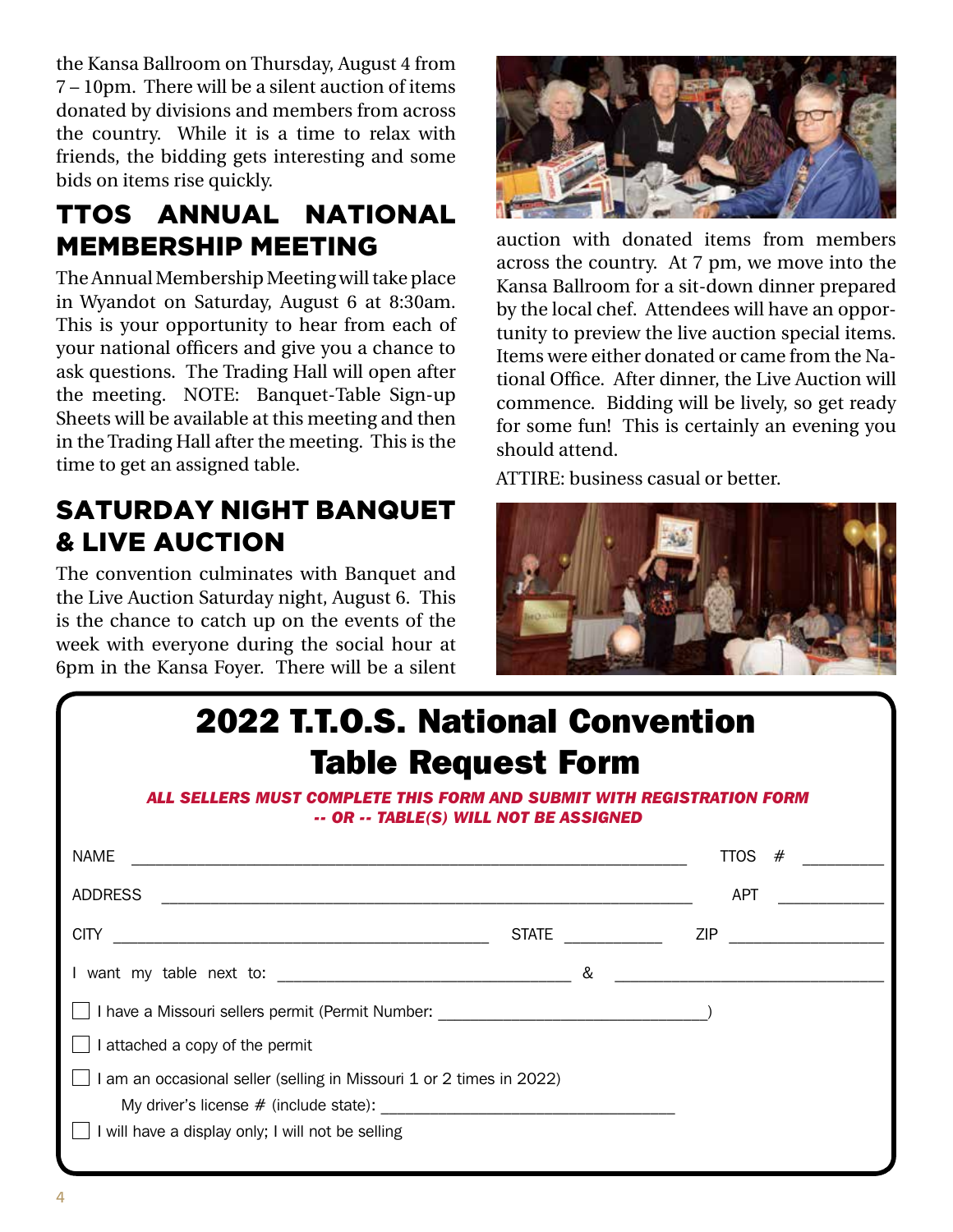

# **THINGS TO DO IN KANSAS CITY AND SURROUNDING AREA**

*Beside the tours listed later, here are a few ways to play and eat in this fascinating city.*

#### MUSEUMS FOUNTAINS BARBECUE

| Kaleidoscope/Science City     | Loose Park                        | Smoke 'n' Fire       |
|-------------------------------|-----------------------------------|----------------------|
| The Money Museum              | Kaufman Stadium/Arrowhead Stadium | Joe's KC Bar-B-Que   |
| <b>TWA Museum</b>             | JC Nichols Memorial Fountain      | Slaps BBQ            |
| College Basketball Experience | Children's Fountain               | A. Bryant's Barbeque |
| The Royals Hall of Fame       | Firefighter's Fountain            | Smokehouse Barbecue  |
| Negro Leagues Baseball Museum | Children at Play Wall Fountain    | Smokin' Guns BBQ     |
| American Jazz Museum          | <b>Court of Lions Fountain</b>    | Big T's Bar B Q      |

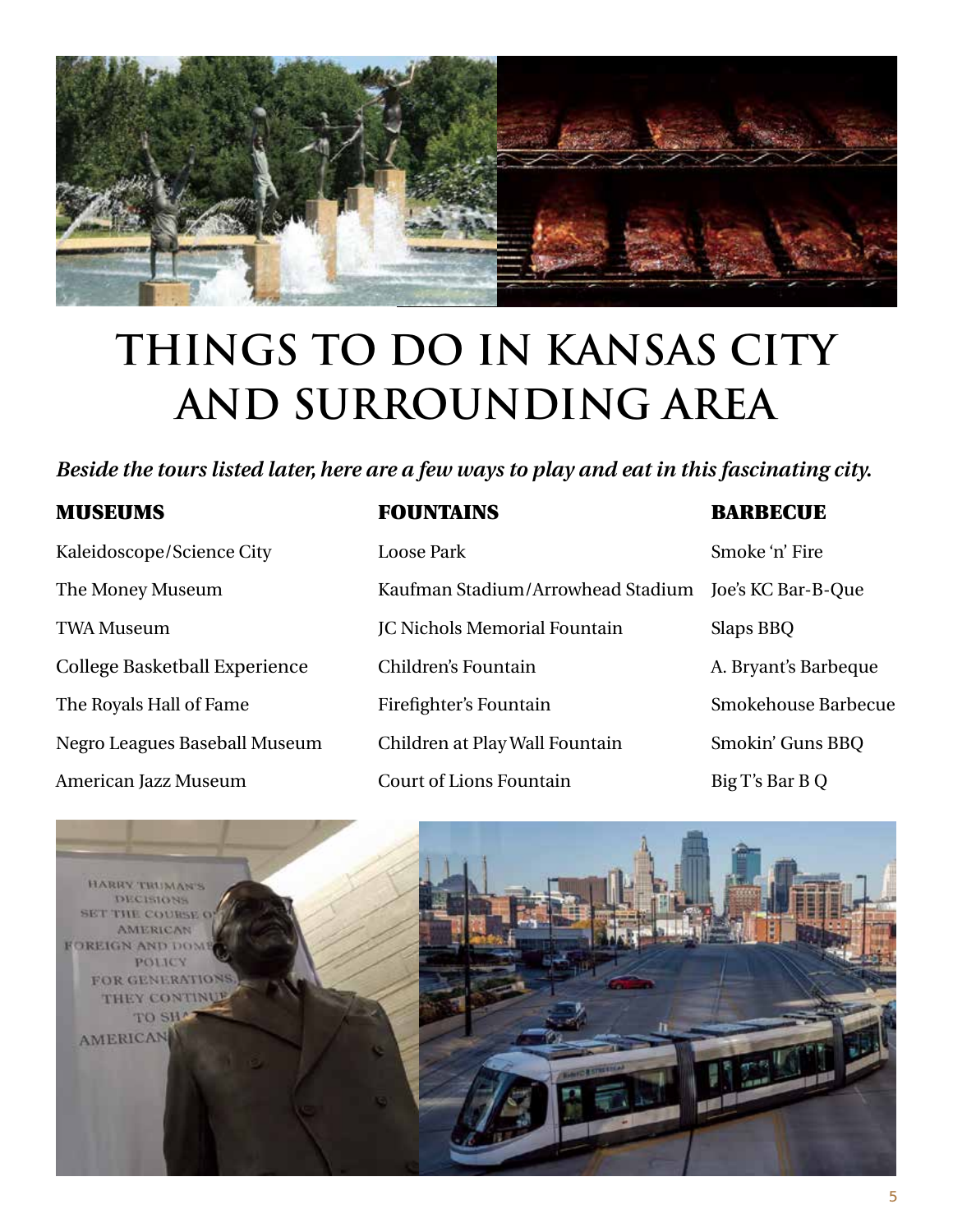# CONVENTION TOURS



# IMPORTANT INFORMATION ABOUT THE TOURS

- 1. Tours tend to sell out early and/or have limited seating. We suggest registering early so you get the tours you want.
- 2. All transportation and admission fees are included in the tour prices.
- 3. Meals are NOT included, except where indicated in the description of the tour.
- 4. Tours that do not reach 80% occupancy are subject to cancellation, so sign up early.
- 5. The deadline for any and all refunds is July 1, 2022.
- 6. All tours depart from the hotel entrance.
- 7. Be at the bus at least 15 minutes prior to departure.
- 8. NO REFUNDS IF YOU MISS THE BUS.
- 9. Follow directions given by the volunteers; they volunteered to help you.
- 10. Most important: *r-e-l-a-x* and have a good time.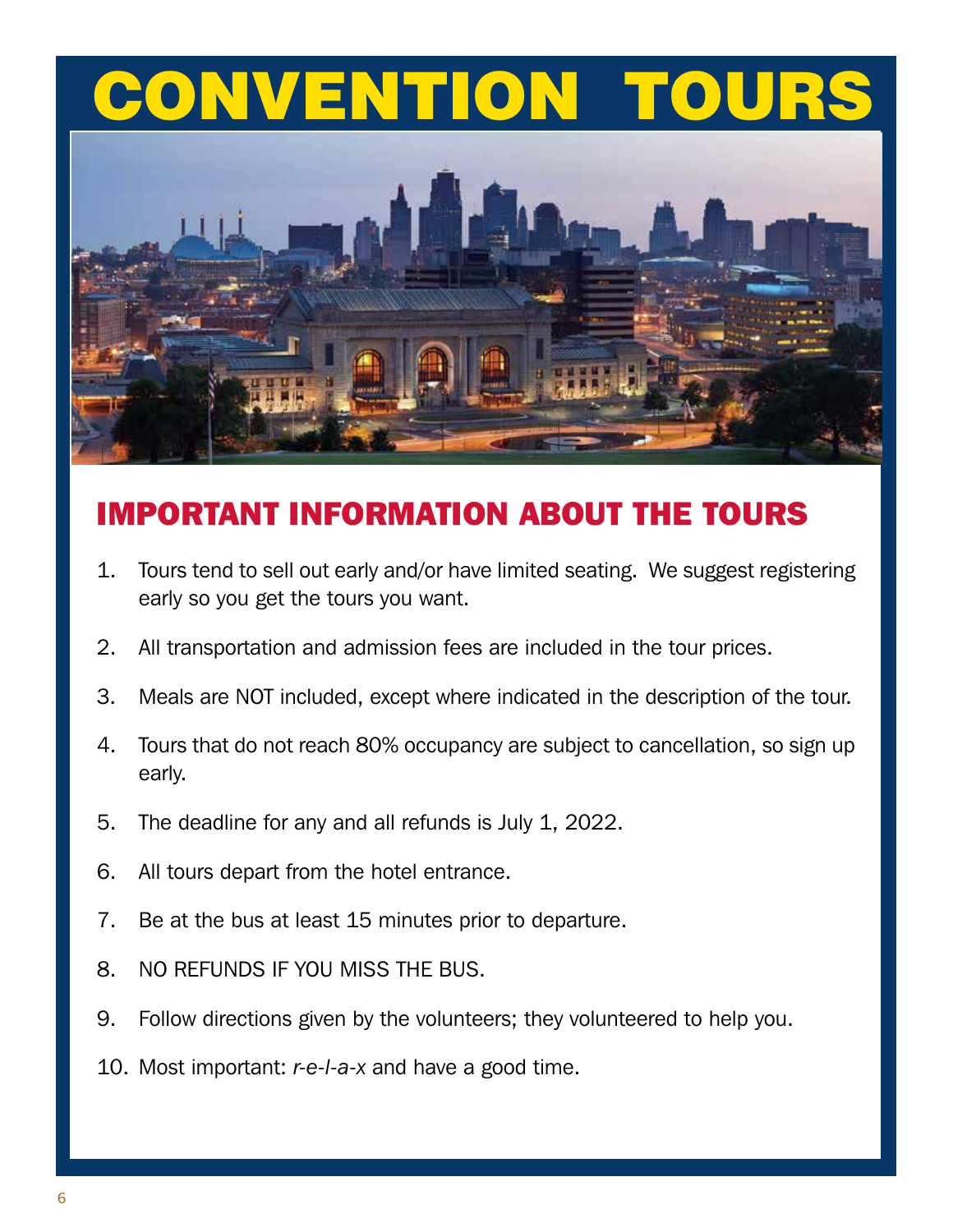### NATIONAL WORLD WAR I MUSEUM & MEMORIAL, UNION STATION/TOY TRAIN EXHIBIT

#### Wednesday, August 3

#### *Depart 9:00 am – Return 4:00 pm Cost: \$75 per person*

This morning you will have a choice for your first stop. You can experience history at the National World War I Museum and Memorial, one of the "10 Best Military Museums" – USA Today.

1



The museum is dedicated to collecting, preserving and interpreting the history of and artifacts associated with the first World War. Thousands of educational, thought-provoking displays and interactive exhibits include everything from posters, photographs, uniforms, archival films, and vintage audio broadcasts to airplanes, artillery, weaponry, cannons, caissons, a 1917 Harley-Davidson motorcycle, and first-hand accounts from diaries trace history from its beginning to the armistice of November 11, 1918. The 217-foot Liberty Tower takes visitors to an open-air observation desk for panoramic views of Kansas City. (AAA gem)

Be sure to grab lunch on your own at the "Over There Café" open from 11am to 2pm.

OR… You can go to the nearby Hallmark Center where you can stroll, shop, or get a bite to eat. You could also visit the Visitor's Center and discover how a teenager left Nebraska with a shoebox full of postcards tucked under his arm

and set out to create an iconic company. Your visit will give you a glimpse into the rich history and creative spirit of Hallmark.

After lunch, we will walk down the hill to the Kansas City Union Station. Opened in 1878, faced a flood in 1903 which then convinced the railroad executives to move the station to higher ground. In 1914, President Wilson declared Union Station "the Gateway to the West". The Grand Hall has the then popular Beaux-Arts architecture, decorative ornate oak leaf plaster and three 3500-pound chandeliers hang from the ceiling. Rail traffic peaked in 1917 with 79,368 trains passing through the station, in-



cluding a single-day high of 271. In 1983, the station doors closed. In 1996, efforts began to restore the station and it is now beautifully restored. While we will enjoy the restoration, our goal is to visit the 8.000 square foot Model Train Exhibit with trains from N-scale to the G-gauge. This is Kansas City's largest model railroad train exhibit and volunteer docents on site will be happy to talk to you about how they built and maintain the layouts.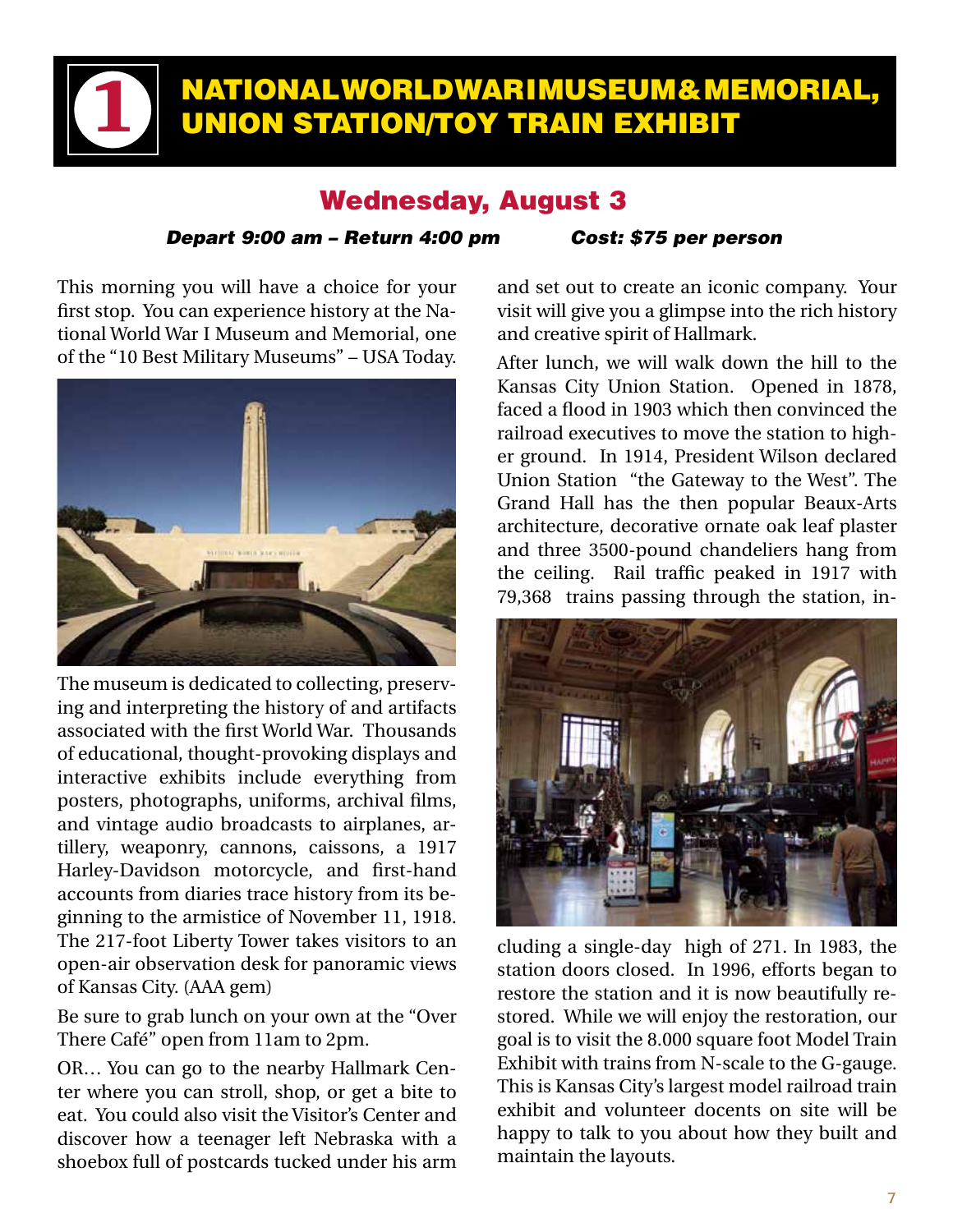# HOME LAYOUT TOURS

#### Wednesday Night, August 3

#### *Depart 7:00 pm – Return 10:30 pm Cost: \$55 per person*

We will travel in small buses so we do not overwhelm each of the layout hosts. With a larger bus, we would be standing around waiting for our turn to view each layout. Home layouts are a perennial favorite and the local TCA division has stepped up with a number of different layouts. We will visit some layouts here and more home layouts Friday night.

2









Details for which layouts which night are not assigned; details to follow; photos from prior convention's home layout tours.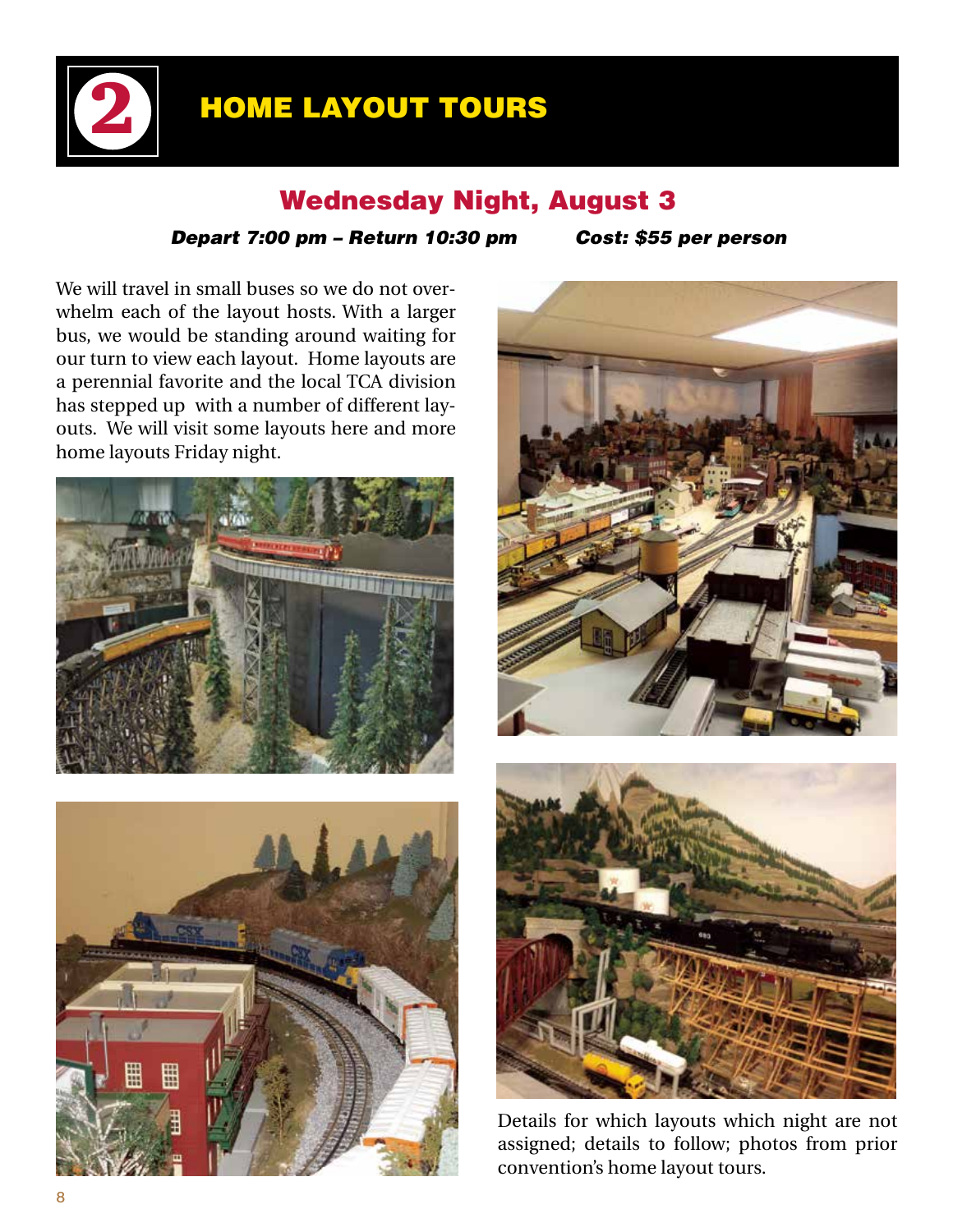3

## NATIONAL TOYS AND MINIATURES MUSEUM AND ARABIA STEAMBOAT MUSEUM

#### Thursday, August 4

#### *Depart 9:00 am – Return 4:30 pm Cost: \$72 per person*



The National Toys and Miniatures Museum is home to the world's largest collection scale miniatures and one of the largest collections of historic toys currently on public display. The toy collection displays the hopes and dreams of



generations of children from the 18th century to the present. The museum's fine scale collection includes architectural works, room settings, fine art, tools, and figures made to scale (usually 1:12). These miniatures are often working



reproductions of objects in full scale created by master artists. Notable architectural works include a replica of the Palace of Versailles and a Colonial Georgian mansion. (AAA gem)

After lunch, we will visit the Arabia Steamboat Museum. The Arabia sank in the Missouri River in 1856 with a 200-ton load. After 130 years,



it was found 45-feet underground in 1988 and finally recovered in 1998. This museum displays the vast collection of frontier supplies and personal belongings recovered from the steamboat including clothing, shoes, European dishware, medicines, guns, bottled fruits and vegetables, jewelry, and perfume. The stem and paddlewheel are preserved with a full-size reproduction of the main deck. Our tour includes a theater presentation describing the excavation effort, and we may view a working preservation lab. (AAA gem)

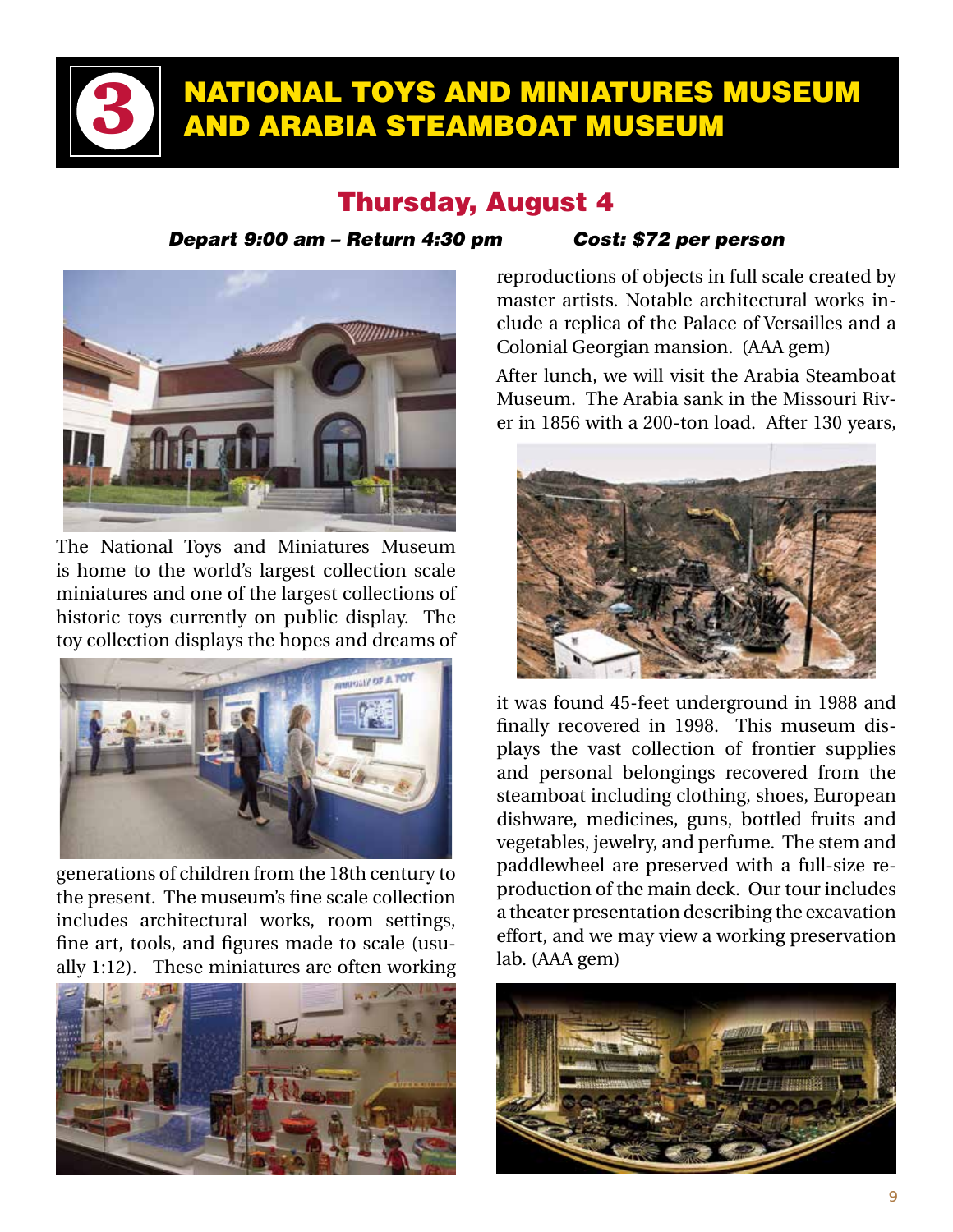

# HARRY S. TRUMAN LIBRARY AND MUSEUM

#### Friday, August 5

#### *Depart 8:30 am – Return 4:00 pm Cost: \$65 per person*



Upon arrival, we will view a presentation in the State of Missouri Auditorium that traces Truman's life from childhood to his swearing in as 33rd President of the United States. In



addition, a 45-minute documentary and audiovisual presentations dealing with the difficult decisions Truman faced during his presidency. Exhibits and objects of artistic and historic interest examine such topics as the challenges faced in post-WWII years. Yes, you might even see the original "The Buck Stops Here" sign. The grave sites of President Truman and Mrs. Truman, their daughter Margaret, and son-inlaw E. Clifton Daniel are in the courtyard. (AAA gem)

(Time permitting, we may have a chance to drive by the Truman residence – much too small for all of us to visit)





# **HOME LAYOUT TOURS**

#### Friday, August 5

#### *Depart 7:00 pm – Return 10:00 pm Cost: \$55 per person*

Once again, we will travel in small buses to view a few more layouts. Home layouts are a perennial favorite. Again, a special Thank You to the local TCA division for sharing their layouts. Details for which layouts which night are not assigned; details to follow; photos from prior convention's home layout tours.

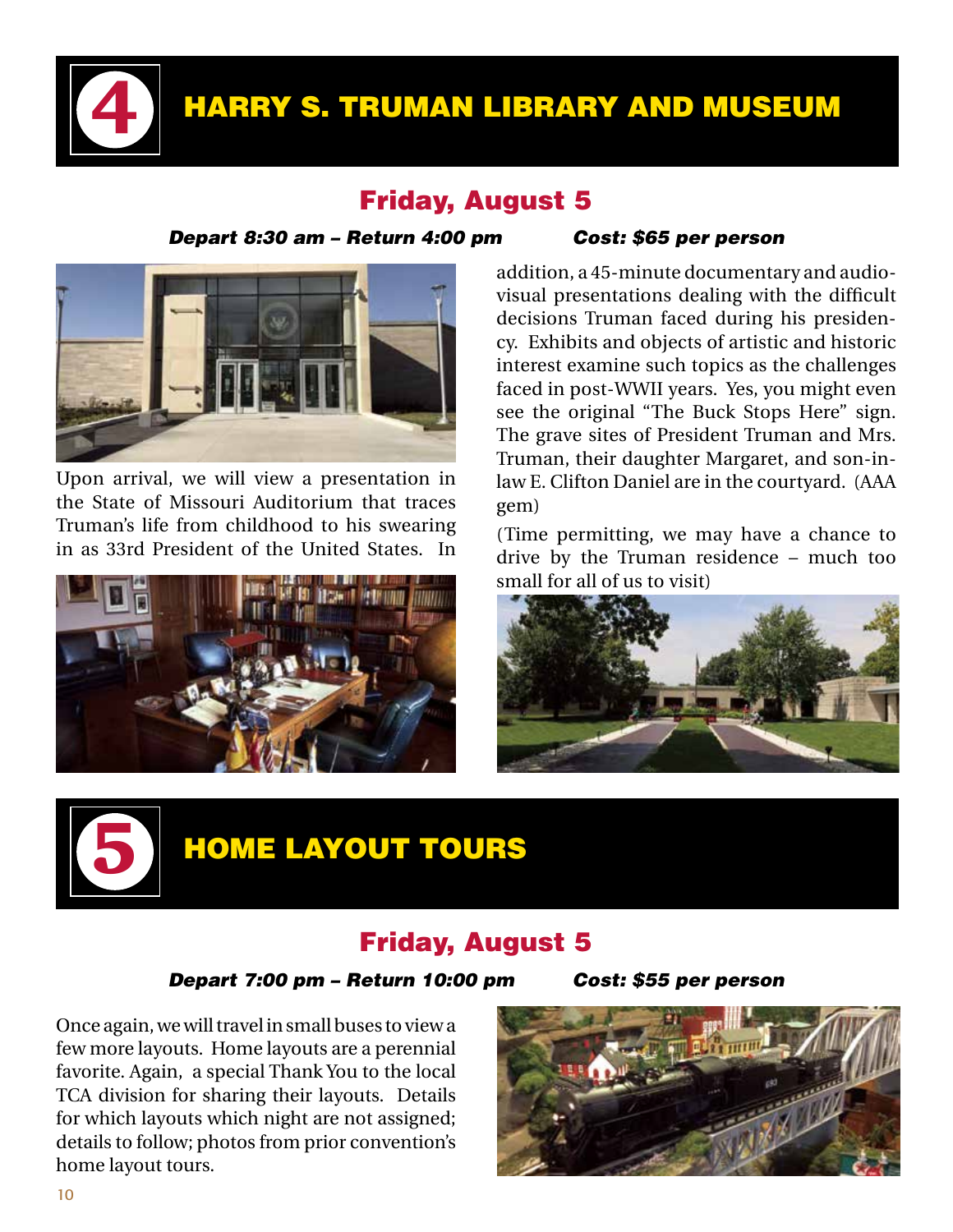#### **TOY TRAIN OPERATING SOCIETY 2022 NATIONAL CONVENTION – Kansas City – August 2-7**

*PLEASE PRINT* – print your name as you want it on your badge

| Child: _____________________(age:___), _____________________(age: ____), ____________________(age: _____)<br>(Children 21 years or older must register separately and must be a TTOS member)                             |                                                                                                           |  |                                                  |                                   |                        |  |
|--------------------------------------------------------------------------------------------------------------------------------------------------------------------------------------------------------------------------|-----------------------------------------------------------------------------------------------------------|--|--------------------------------------------------|-----------------------------------|------------------------|--|
| Only TTOS members may attend the convention                                                                                                                                                                              |                                                                                                           |  |                                                  |                                   |                        |  |
| Registration Fee must be received in the TTOS office by July 1, 2022                                                                                                                                                     |                                                                                                           |  |                                                  |                                   | $x \xi 40 = \xi$ 40.00 |  |
| $\rightarrow$ After July 1, you must register in Kansas City                                                                                                                                                             |                                                                                                           |  |                                                  |                                   | $x $45 = $$            |  |
| 3 Evening Buffets (\$100 per person)                                                                                                                                                                                     |                                                                                                           |  |                                                  | Qty ______ x\$100= \$_______      |                        |  |
| Qty _____ x \$28 = \$_______<br><b>Trading Tables</b> (6' x 30") (1 trading day $-$ Saturday, Aug. 6)<br>** (Trading tables sold on first-come, first-served basis)** (Indicateif you wish your tables next to a friend) |                                                                                                           |  |                                                  |                                   |                        |  |
| TOURS: #1 - Wednesday, August 3 WWI Museum / Union Station                                                                                                                                                               |                                                                                                           |  |                                                  | Qty ______ x \$75 = $$$           |                        |  |
| #2 - Wed. Night, August 3 Home Layouts                                                                                                                                                                                   |                                                                                                           |  |                                                  | $Qty$ x \$55 = \$                 |                        |  |
| #3 - Thursday, August 4                                                                                                                                                                                                  | Toys & Miniaturres / Arabia Steamboat                                                                     |  |                                                  | Qty ______ x \$72 = $\frac{6}{7}$ |                        |  |
| #4 - Friday, August 5                                                                                                                                                                                                    | Truman Library & Museum                                                                                   |  |                                                  | Qty ______ x \$65= \$________     |                        |  |
| #5 - Friday Night, Aug. 5                                                                                                                                                                                                | Home Layouts                                                                                              |  |                                                  | $Qty$ x \$55= \$                  |                        |  |
| Welcome Party: Thursday, August 4                                                                                                                                                                                        |                                                                                                           |  | pre-registration Qty _____ x \$75 = \$________   |                                   |                        |  |
| Banquet, Saturday Night, August 6 - (includes salad, main course, dessert, and tea or coffee)                                                                                                                            |                                                                                                           |  |                                                  |                                   |                        |  |
| Filet Mignon                                                                                                                                                                                                             |                                                                                                           |  |                                                  | Qty _____ x \$70 = $$$            |                        |  |
| <b>Grilled Salmon</b>                                                                                                                                                                                                    |                                                                                                           |  |                                                  | Qty _____ x \$53 = \$_______      |                        |  |
| Classic Chicken Picatta                                                                                                                                                                                                  |                                                                                                           |  |                                                  | Qty ______ x \$43 = $\frac{6}{2}$ |                        |  |
|                                                                                                                                                                                                                          |                                                                                                           |  | THANK YOU FOR YOUR DONATION = \$                 |                                   |                        |  |
| Please make check payable to: TTOS - 2022 Convention                                                                                                                                                                     |                                                                                                           |  | <b>TOTAL ENCLOSED = <math>\frac{6}{2}</math></b> |                                   |                        |  |
|                                                                                                                                                                                                                          | (Do NOT send cash – send check or money order) $\rightarrow$ (NO refunds after July 1, 2022) $\leftarrow$ |  |                                                  |                                   |                        |  |
|                                                                                                                                                                                                                          |                                                                                                           |  |                                                  |                                   |                        |  |
| Verification Code<br>If name on credit card and/or the credit card billing address differs from the name and/or address above                                                                                            |                                                                                                           |  |                                                  |                                   |                        |  |
|                                                                                                                                                                                                                          |                                                                                                           |  |                                                  |                                   |                        |  |
| Include a self-addressed stamped envelope for your registration confirmation.                                                                                                                                            |                                                                                                           |  |                                                  |                                   |                        |  |
| What day(s) can you volunteer for 1-2 hrs? () Tuesday () Wednesday () Thursday () Friday () Saturday                                                                                                                     |                                                                                                           |  |                                                  |                                   |                        |  |

Mail registration to: **TTOS – 2022, P.O. Box 6710, Fullerton, CA 92834-6710**

Fax registration to: 714-449-9631